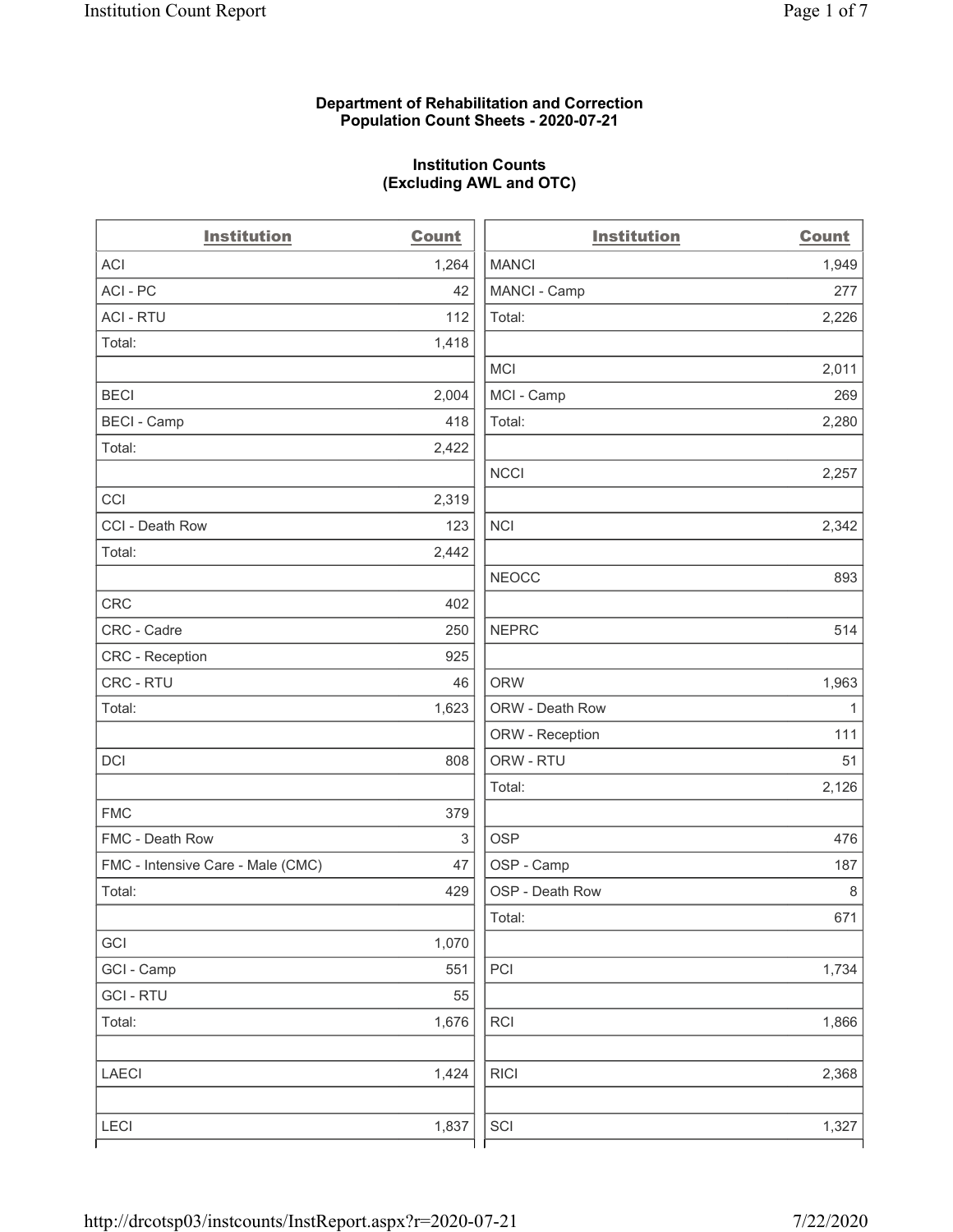| LECI - Camp              | 146   |             |       |
|--------------------------|-------|-------------|-------|
| Total:                   | 1,983 | <b>SOCF</b> | 1,216 |
|                          |       | SOCF - RTU  | 2     |
| LOCI                     | 2,161 | Total:      | 1,218 |
| LORCI                    | 397   | <b>TCI</b>  | 1,000 |
| LORCI - Cadre            | 158   | TCI - Camp  | 299   |
| <b>LORCI - Reception</b> | 905   | Total:      | 1,299 |
| Total:                   | 1,460 |             |       |
|                          |       | <b>TOCI</b> | 731   |
| <b>MACI</b>              | 947   | TOCI - PC   | 151   |
| MACI - Minimum           | 1,187 | Total:      | 882   |
| Total:                   | 2,134 |             |       |
|                          |       | <b>WCI</b>  | 1,218 |
|                          |       | WCI - RTU   | 30    |
|                          |       | Total:      | 1,248 |

\* The Total Population includes 30 Offenders with Reason Codes 30 & 31. \*\* The Total Population includes 35 Offenders with Reason Code 0A.

Total Population: 45,231

### Male Population by Security Level (Include AWL and Exclude OTC)

| <b>Security Level</b>  | <b>Body</b>                 | <b>AWL</b> | $(-OTC)$ | <b>Total</b> |
|------------------------|-----------------------------|------------|----------|--------------|
| <b>Total Level E</b>   | 925                         | 6          | 4        | 927          |
| Total Level 4          | 1,531                       |            |          | 1,531        |
| Total Level 3          | 9,747                       | 103        | 81       | 9,769        |
| Total Level 2          | 15,392                      | 106        | 71       | 15,427       |
| Total Level 1          | 13,975                      | 103        | 55       | 14,023       |
| <b>Total Death Row</b> | 138                         | 0          | $\Omega$ | 138          |
|                        | <b>Total Male</b><br>41,708 | 325        | 218      | 41,815       |

#### Female Population by Institution (Include AWL and Exclude OTC)

| <b>Institution</b> | <b>Body</b> | <b>AWL</b> | $(-OTC)$ | <b>Total</b> |
|--------------------|-------------|------------|----------|--------------|
| DCI                | 807         |            |          | 808          |
| <b>FMC</b>         |             |            |          |              |
| NEPRC              | 514         |            |          | 515          |
| ORW                | 1,963       | 18         | 10       | 1,971        |
| ORW - Death Row    |             |            |          |              |
|                    |             |            |          |              |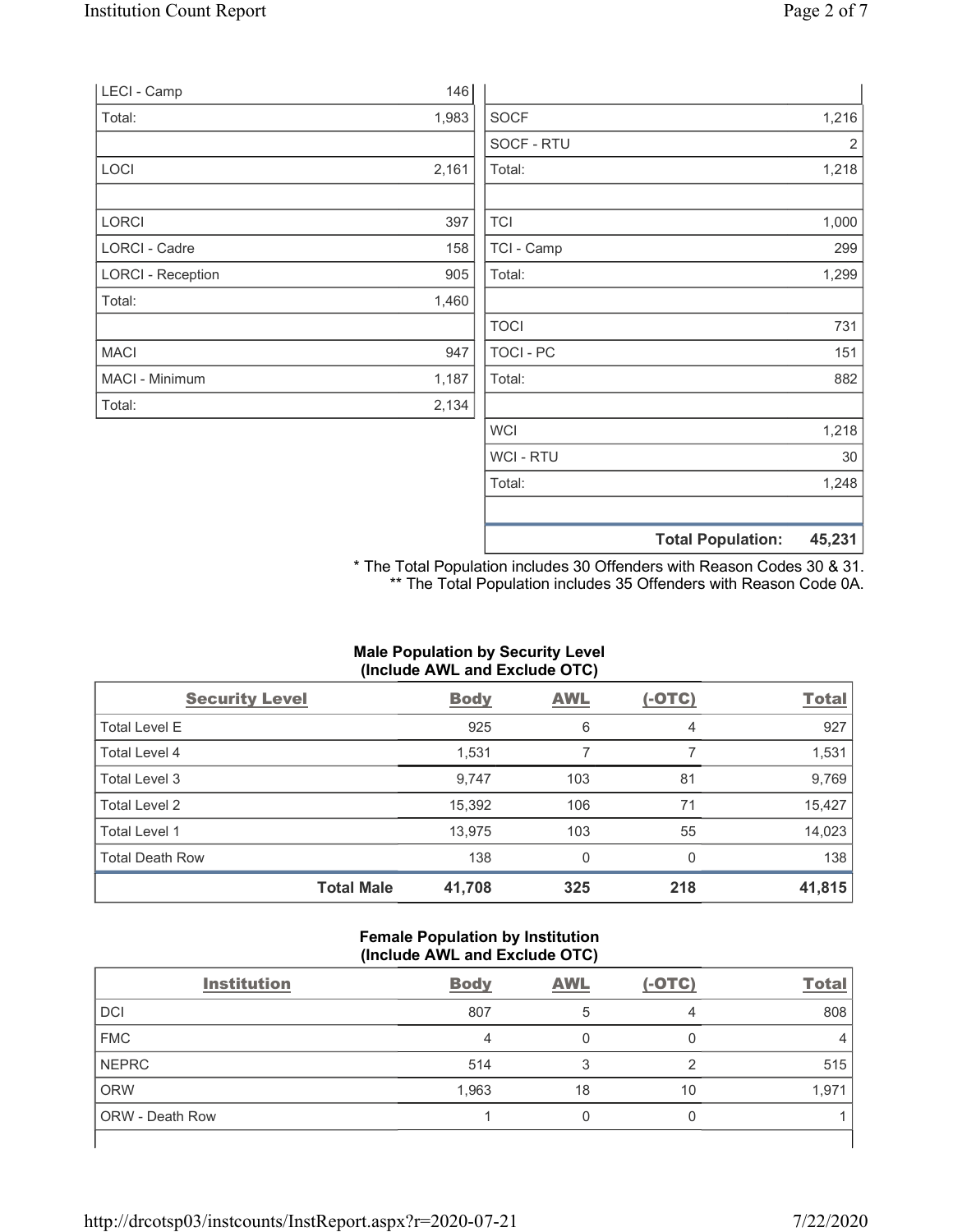| ORW - Reception |                          | 111    | 4   |     | 113    |
|-----------------|--------------------------|--------|-----|-----|--------|
| ORW - RTU       |                          | 51     |     |     | 51     |
|                 | <b>Total Female</b>      | 3.451  | 30  | 18  | 3,463  |
|                 |                          |        |     |     |        |
|                 | <b>Total Population:</b> | 45,159 | 355 | 236 | 45,278 |

### Male Population by Institution: Security Level 5 and E (Include AWL and Exclude OTC)

| <b>Institution</b>   | <b>Body</b>    | <b>AWL</b>          | $(-OTC)$                | <b>Total</b>   |
|----------------------|----------------|---------------------|-------------------------|----------------|
| ACI                  | 1              | 0                   | $\mathbf 0$             |                |
| CRC                  | $\overline{2}$ | $\mathsf 0$         | $\mathbf 0$             | $\overline{2}$ |
| CRC - RTU            | 4              | $\mathsf 0$         | $\boldsymbol{0}$        | 4              |
| <b>FMC</b>           | 1              | $\mathsf 0$         | $\mathbf 0$             |                |
| LECI                 | 12             | $\mathsf 0$         | $\mathbf 0$             | 12             |
| <b>MACI</b>          | 12             | $\overline{2}$      | 1                       | 13             |
| <b>MANCI</b>         | $\sqrt{5}$     | $\mathsf{O}\xspace$ | $\mathbf 0$             | 5              |
| <b>NEOCC</b>         | $10$           | $\mathsf 0$         | $\mathbf 0$             | 10             |
| <b>OSP</b>           | 249            | $\sqrt{2}$          | $\sqrt{2}$              | 249            |
| RCI                  | 1              | 0                   | $\mathbf 0$             |                |
| <b>RICI</b>          | 1              | $\mathsf 0$         | $\boldsymbol{0}$        |                |
| <b>SOCF</b>          | 489            | $\mathbf 1$         | 1                       | 489            |
| <b>TCI</b>           | 1              | $\mathbf 0$         | $\mathbf 0$             |                |
| <b>TOCI</b>          | 126            | $\mathbf{1}$        | $\mathbf 0$             | 127            |
| <b>TOCI - PC</b>     | 1              | $\mathsf 0$         | $\mathbf 0$             | 1              |
| <b>WCI</b>           | $\,6\,$        | $\mathsf 0$         | $\mathbf 0$             | $\,6\,$        |
| <b>WCI-RTU</b>       | 4              | $\boldsymbol{0}$    | $\mathbf 0$             | 4              |
| <b>Total Level 5</b> | 925            | $\bf 6$             | $\overline{\mathbf{4}}$ | 927            |

## Male Population by Institution: Security Level 4 (Include AWL and Exclude OTC)

| <b>Institution</b>                | <b>Body</b> | <b>AWL</b> | $(-OTC)$ | <b>Total</b> |
|-----------------------------------|-------------|------------|----------|--------------|
| <b>ACI</b>                        | 5           |            |          |              |
| CRC                               | 11          |            |          |              |
| CRC - RTU                         | 8           |            |          |              |
| <b>FMC</b>                        |             |            |          |              |
| FMC - Intensive Care - Male (CMC) |             |            |          |              |
| LOCI                              |             |            |          |              |
| LORCI                             |             |            |          |              |
| LORCI - Reception                 |             |            |          |              |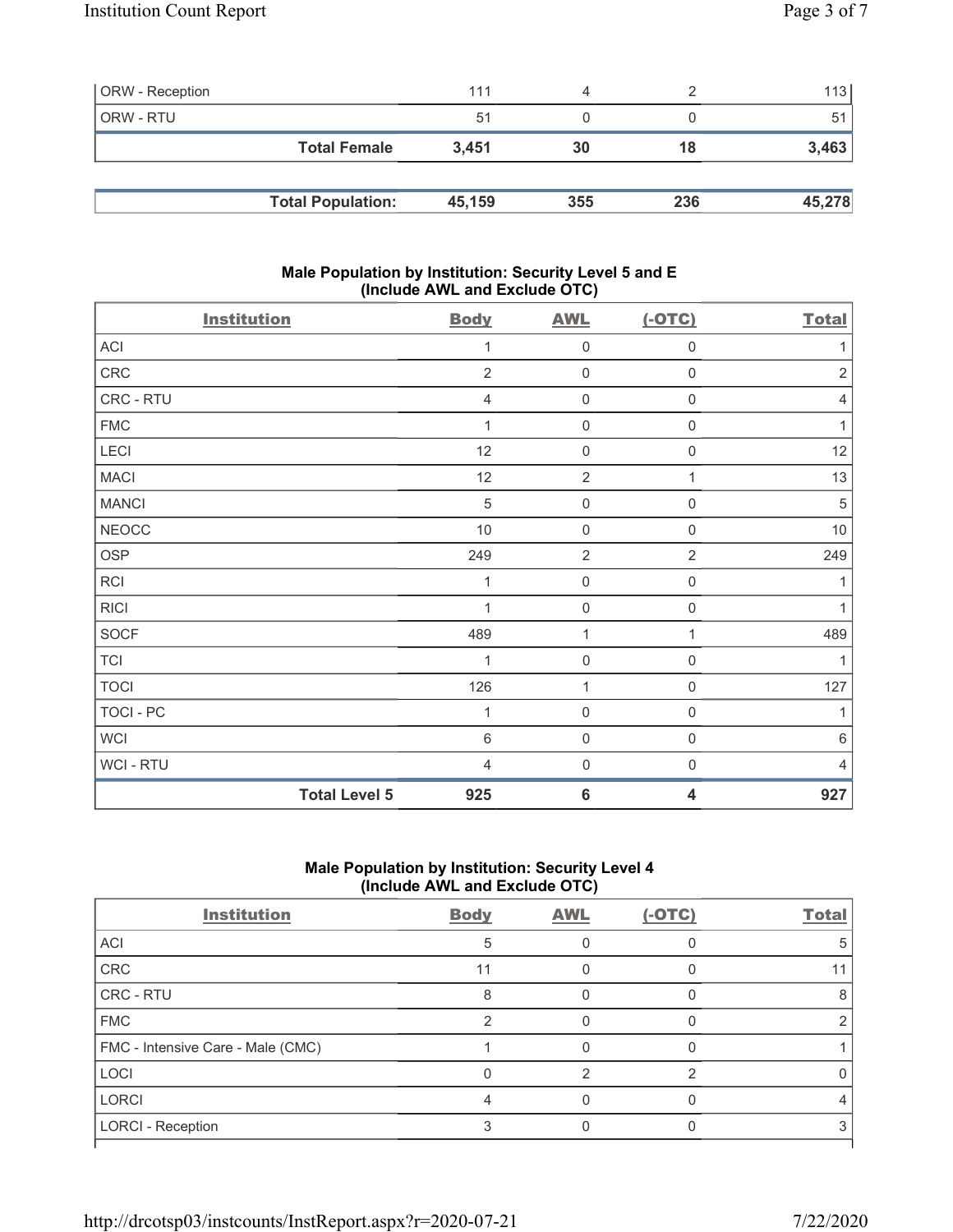| <b>MACI</b>          | 16    |  | 16    |
|----------------------|-------|--|-------|
| <b>OSP</b>           | 191   |  | 191   |
| SOCF                 | 682   |  | 682   |
| SOCF - RTU           | ◠     |  |       |
| <b>TOCI</b>          | 589   |  | 589   |
| TOCI-PC              | 11    |  |       |
| <b>WCI</b>           |       |  |       |
| WCI-RTU              | 5     |  |       |
| <b>Total Level 4</b> | 1,531 |  | 1,531 |

# Male Population by Institution: Security Level 3 (Include AWL and Exclude OTC)

| <b>Institution</b>                | <b>Body</b>    | <b>AWL</b>          | $(-OTC)$                  | <b>Total</b>     |
|-----------------------------------|----------------|---------------------|---------------------------|------------------|
| <b>ACI</b>                        | 20             | $\mathsf 0$         | $\mathbf 0$               | 20               |
| ACI-PC                            | 8              | $\mathsf{O}\xspace$ | $\mathbf 0$               | 8                |
| <b>BECI</b>                       | 17             | $\mathbf 0$         | $\mathbf 0$               | 17               |
| CCI                               | 17             | $\mathbf 0$         | $\mathbf 0$               | 17               |
| CRC                               | 240            | 10                  | $\boldsymbol{9}$          | 241              |
| CRC - Cadre                       | 13             | $\mathbf 0$         | $\mathbf 0$               | 13               |
| CRC - Reception                   | 533            | 10                  | 8                         | 535              |
| CRC - RTU                         | 32             | $\mathbf 0$         | $\mathbf 0$               | 32               |
| <b>FMC</b>                        | $\overline{7}$ | $\mathbf 0$         | $\mathbf 0$               | $\overline{7}$   |
| FMC - Intensive Care - Male (CMC) | 3              | $\mathbf 0$         | $\mathbf 0$               | $\sqrt{3}$       |
| GCI                               | 8              | $\,0\,$             | $\mathbf 0$               | 8                |
| LAECI                             | 21             | $\mathbf 0$         | $\mathbf 0$               | 21               |
| LECI                              | 1,425          | $\hbox{9}$          | $\overline{7}$            | 1,427            |
| LOCI                              | 9              | $\mathsf{O}\xspace$ | $\mathbf 0$               | $\boldsymbol{9}$ |
| LORCI                             | 156            | 29                  | 28                        | 157              |
| LORCI - Cadre                     | 14             | $\mathbf 0$         | $\mathbf 0$               | 14               |
| <b>LORCI - Reception</b>          | 61             | $\mathbf{1}$        | $\mathbf 0$               | 62               |
| <b>MACI</b>                       | 835            | $\overline{2}$      | $\mathbf{1}$              | 836              |
| <b>MANCI</b>                      | 1,761          | 14                  | 11                        | 1,764            |
| MCI                               | $\overline{7}$ | $\mathbf 0$         | $\mathbf 0$               | 7                |
| <b>NCCI</b>                       | 22             | $\mathbf 0$         | $\mathbf 0$               | 22               |
| <b>NCI</b>                        | 13             | $\mathbf{1}$        | $\mathbf{1}$              | 13               |
| <b>NEOCC</b>                      | 792            | $\overline{4}$      | $\ensuremath{\mathsf{3}}$ | 793              |
| <b>OSP</b>                        | $\mathbf 1$    | $\mathbf 0$         | $\mathbf 0$               | $\mathbf{1}$     |
| PCI                               | 43             | $\sqrt{2}$          | $\mathbf 0$               | 45               |
| <b>RCI</b>                        | 1,473          | $\overline{7}$      | $\,6\,$                   | 1,474            |
| <b>RICI</b>                       | 30             | $\mathsf 0$         | $\mathbf 0$               | 30               |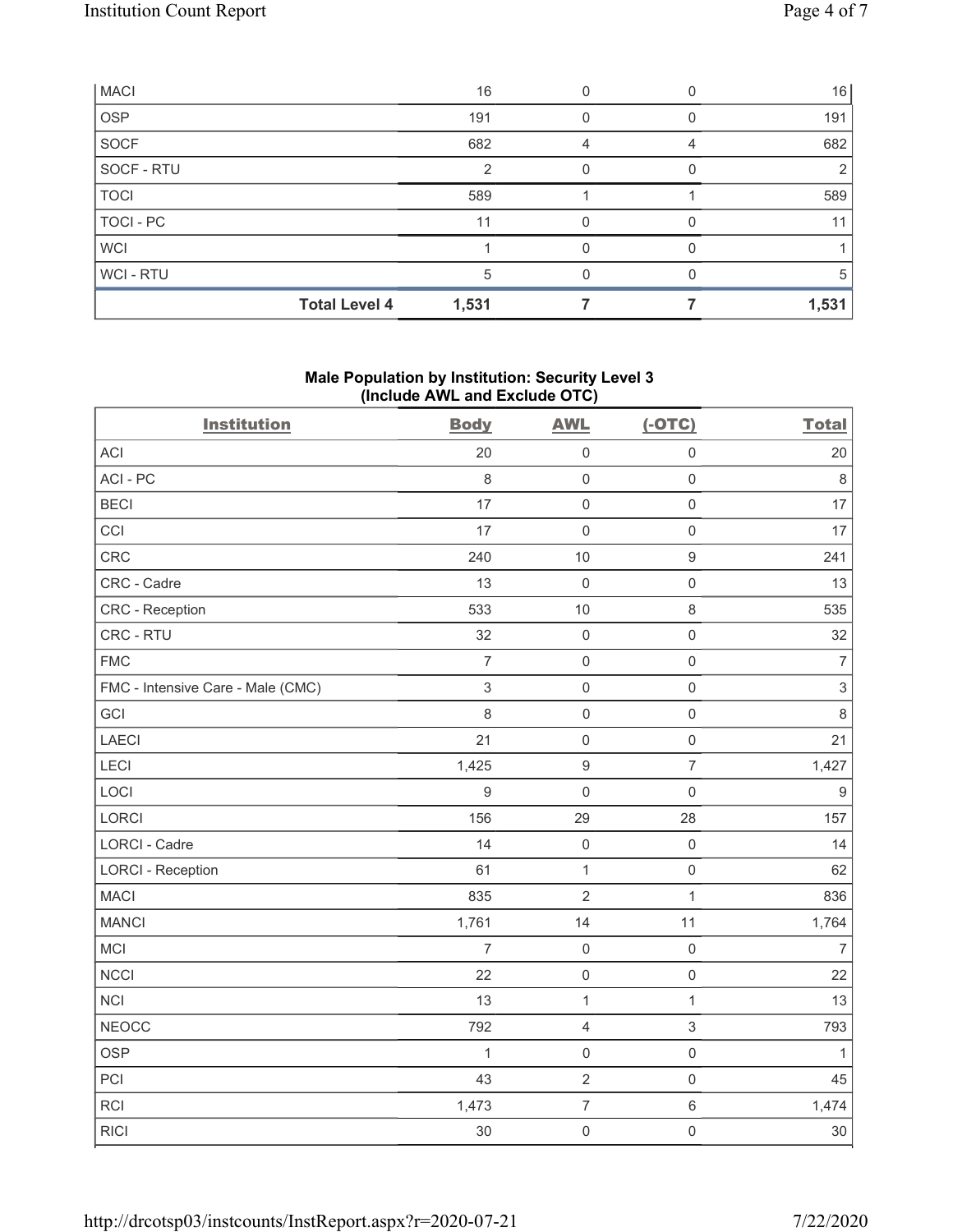| SCI                  | 32    |     |    | 32              |
|----------------------|-------|-----|----|-----------------|
| SOCF                 | 43    |     |    | 43              |
| <b>TCI</b>           | 884   |     |    | 891             |
| <b>TOCI</b>          | 12    |     |    | 12 <sub>1</sub> |
| TOCI-PC              | 82    |     |    | 82              |
| <b>WCI</b>           | 1,116 | 5   |    | 1,116           |
| WCI - RTU            | 17    |     |    | 17              |
| <b>Total Level 3</b> | 9,747 | 103 | 81 | 9,769           |

### Male Population by Institution: Security Level 2 (Include AWL and Exclude OTC)

| <b>Institution</b>                | <b>Body</b>    | <b>AWL</b>                | $(-OTC)$       | <b>Total</b> |
|-----------------------------------|----------------|---------------------------|----------------|--------------|
| <b>ACI</b>                        | 690            | $\,6\,$                   | $\sqrt{2}$     | 694          |
| ACI-PC                            | 23             | $\mathsf{O}\xspace$       | $\mathbf 0$    | 23           |
| <b>ACI - RTU</b>                  | 89             | $\mathsf{O}\xspace$       | $\mathbf 0$    | 89           |
| <b>BECI</b>                       | 1,313          | $\,6\,$                   | $\,6\,$        | 1,313        |
| CCI                               | 1,743          | 11                        | $\sqrt{5}$     | 1,749        |
| <b>CRC</b>                        | 52             | $\overline{2}$            | $\overline{2}$ | 52           |
| CRC - Cadre                       | 232            | $\mathsf 0$               | $\mathbf 0$    | 232          |
| CRC - Reception                   | 181            | $\mathsf 3$               | $\sqrt{3}$     | 181          |
| CRC - RTU                         | $\overline{2}$ | $\mathsf{O}\xspace$       | $\mathbf 0$    | $\sqrt{2}$   |
| <b>DCI</b>                        | 1              | $\mathsf{O}\xspace$       | $\mathbf 0$    | $\mathbf{1}$ |
| <b>FMC</b>                        | 20             | $\mathbf{1}$              | $\mathbf 0$    | 21           |
| FMC - Intensive Care - Male (CMC) | 14             | $\mathsf{O}\xspace$       | $\mathbf 0$    | 14           |
| GCI                               | 444            | $\mathsf{O}\xspace$       | $\mathbf 0$    | 444          |
| GCI - Camp                        | $\mathbf 1$    | $\mathbf 0$               | $\mathbf 0$    | 1            |
| <b>GCI-RTU</b>                    | 43             | $\mathbf 0$               | $\mathbf 0$    | 43           |
| LAECI                             | 902            | 12                        | $\overline{7}$ | 907          |
| LECI                              | 389            | 3                         | $\sqrt{2}$     | 390          |
| LOCI                              | 1,213          | $\boldsymbol{9}$          | $\,6\,$        | 1,216        |
| <b>LORCI</b>                      | 146            | $\,8\,$                   | $\overline{7}$ | 147          |
| <b>LORCI - Cadre</b>              | 133            | $\mathsf{O}\xspace$       | $\mathbf 0$    | 133          |
| <b>LORCI - Reception</b>          | 361            | $\mathsf{O}\xspace$       | $\mathbf 0$    | 361          |
| <b>MACI</b>                       | 84             | $\ensuremath{\mathsf{3}}$ | $\sqrt{3}$     | 84           |
| <b>MANCI</b>                      | 160            | $\mathbf{1}$              | $\mathbf{1}$   | 160          |
| <b>MCI</b>                        | 1,425          | $\sqrt{4}$                | $\overline{2}$ | 1,427        |
| MCI - Camp                        | $\mathbf{1}$   | $\mathsf{O}\xspace$       | $\mathbf 0$    | 1            |
| <b>NCCI</b>                       | 967            | 5                         | $\overline{4}$ | 968          |
| <b>NCI</b>                        | 1,267          | $10$                      | $\,8\,$        | 1,269        |
| <b>NEOCC</b>                      | 91             | $\mathbf{1}$              | $\mathbf 0$    | 92           |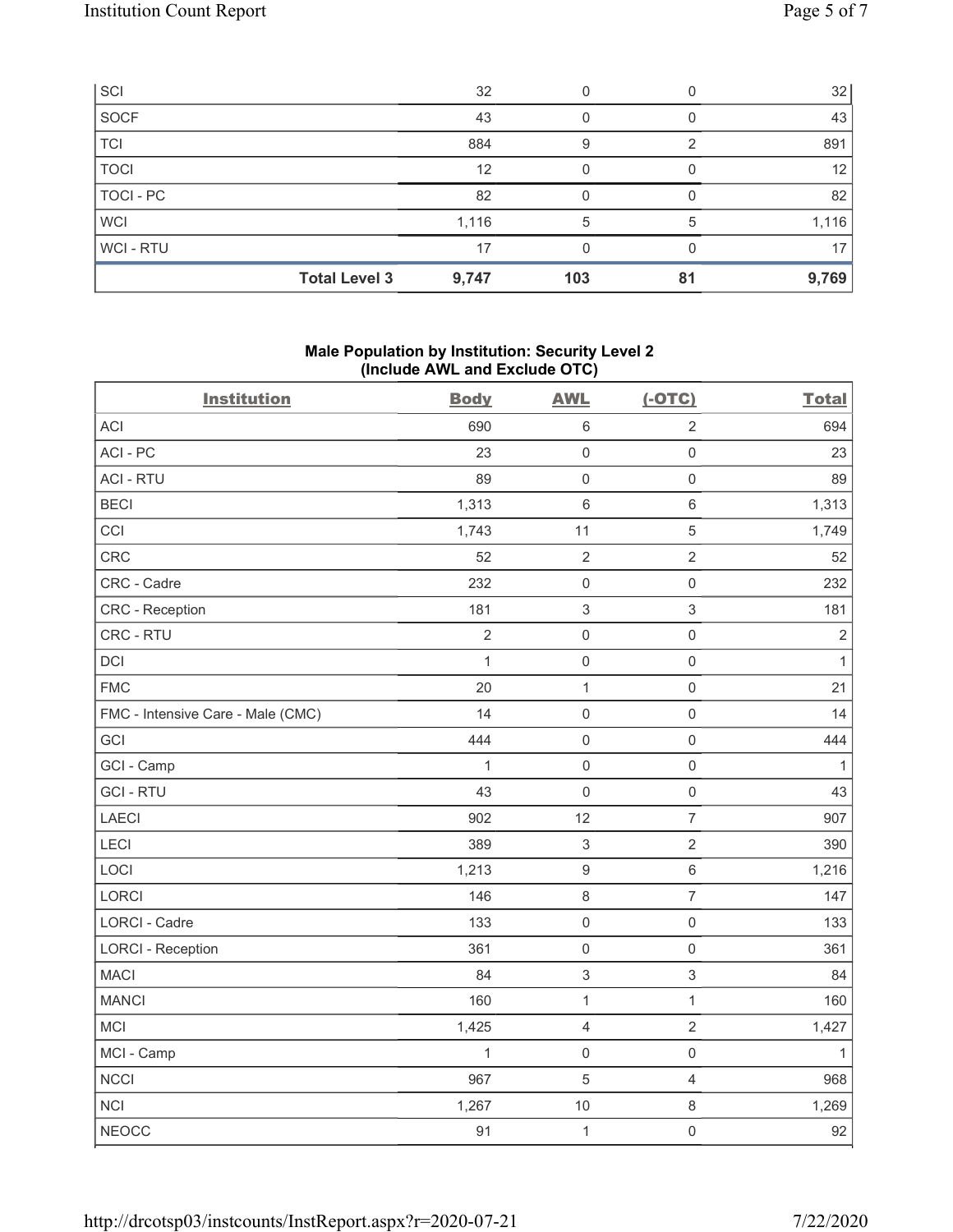| <b>Total Level 2</b> | 15,392         | 106 | 71             | 15,427 |
|----------------------|----------------|-----|----------------|--------|
| <b>WCI</b>           | 95             | N   | $\Omega$       | 95     |
| TOCI-PC              | 56             | 0   | $\Omega$       | 56     |
| <b>TOCI</b>          | 4              |     |                | 4      |
| TCI                  | 63             |     | $\Omega$       | 64     |
| SOCF                 | $\overline{2}$ | 0   | 0              | 2      |
| SCI                  | 883            | 5   | 4              | 884    |
| RICI                 | 1,168          | 9   | 6              | 1,171  |
| RCI                  | 392            | 2   | $\overline{2}$ | 392    |
| PC                   | 741            |     |                | 744    |
| <b>OSP</b>           |                | 0   | 0              |        |

### Male Population by Institution: Security Level 1 (Include AWL and Exclude OTC)

| <b>Institution</b>                | <b>Body</b> | <b>AWL</b>          | $(-OTC)$       | <b>Total</b> |
|-----------------------------------|-------------|---------------------|----------------|--------------|
| <b>ACI</b>                        | 548         | $6\,$               | $\mathbf 0$    | 554          |
| ACI - PC                          | 11          | $\mathsf{O}\xspace$ | $\mathbf 0$    | 11           |
| <b>ACI - RTU</b>                  | 23          | $\mathsf 0$         | $\mathbf 0$    | 23           |
| <b>BECI</b>                       | 673         | $\overline{2}$      | $\mathbf{1}$   | 674          |
| <b>BECI - Camp</b>                | 417         | $\mathsf 0$         | $\mathbf 0$    | 417          |
| CCI                               | 558         | $\,6\,$             | $\mathbf{1}$   | 563          |
| <b>CRC</b>                        | 36          | $\mathbf{1}$        | $\mathbf{1}$   | 36           |
| CRC - Cadre                       | 5           | $\mathbf 0$         | $\mathbf 0$    | 5            |
| <b>CRC</b> - Reception            | 207         | 10                  | 10             | 207          |
| <b>FMC</b>                        | 345         | 5                   | $\mathbf{1}$   | 349          |
| FMC - Intensive Care - Male (CMC) | 29          | $\mathsf{O}\xspace$ | $\mathbf 0$    | 29           |
| GCI                               | 618         | $\overline{4}$      | $\mathfrak{S}$ | 619          |
| GCI - Camp                        | 550         | $\mathsf 0$         | $\mathbf 0$    | 550          |
| <b>GCI-RTU</b>                    | 12          | $\mathbf 0$         | $\mathsf 0$    | 12           |
| <b>LAECI</b>                      | 501         | $\,6\,$             | $\,6\,$        | 501          |
| LECI                              | 10          | $\mathbf{1}$        | $\mathbf 0$    | 11           |
| LECI - Camp                       | 146         | $\mathsf{O}\xspace$ | $\mathbf 0$    | 146          |
| LOCI                              | 939         | 5                   | 1              | 943          |
| <b>LORCI</b>                      | 91          | $\,6\,$             | 5              | 92           |
| <b>LORCI - Cadre</b>              | 11          | $\mathsf{O}\xspace$ | $\mathbf 0$    | 11           |
| <b>LORCI - Reception</b>          | 480         | $\mathbf{1}$        | $\mathbf 0$    | 481          |
| MACI - Minimum                    | 1,187       | $\boldsymbol{9}$    | $\,8\,$        | 1,188        |
| <b>MANCI</b>                      | 23          | $\mathbf{1}$        | $\mathbf 0$    | 24           |
| MANCI - Camp                      | 277         | $\mathsf 0$         | $\mathbf 0$    | 277          |
| <b>MCI</b>                        | 579         | $\overline{4}$      | $\overline{2}$ | 581          |